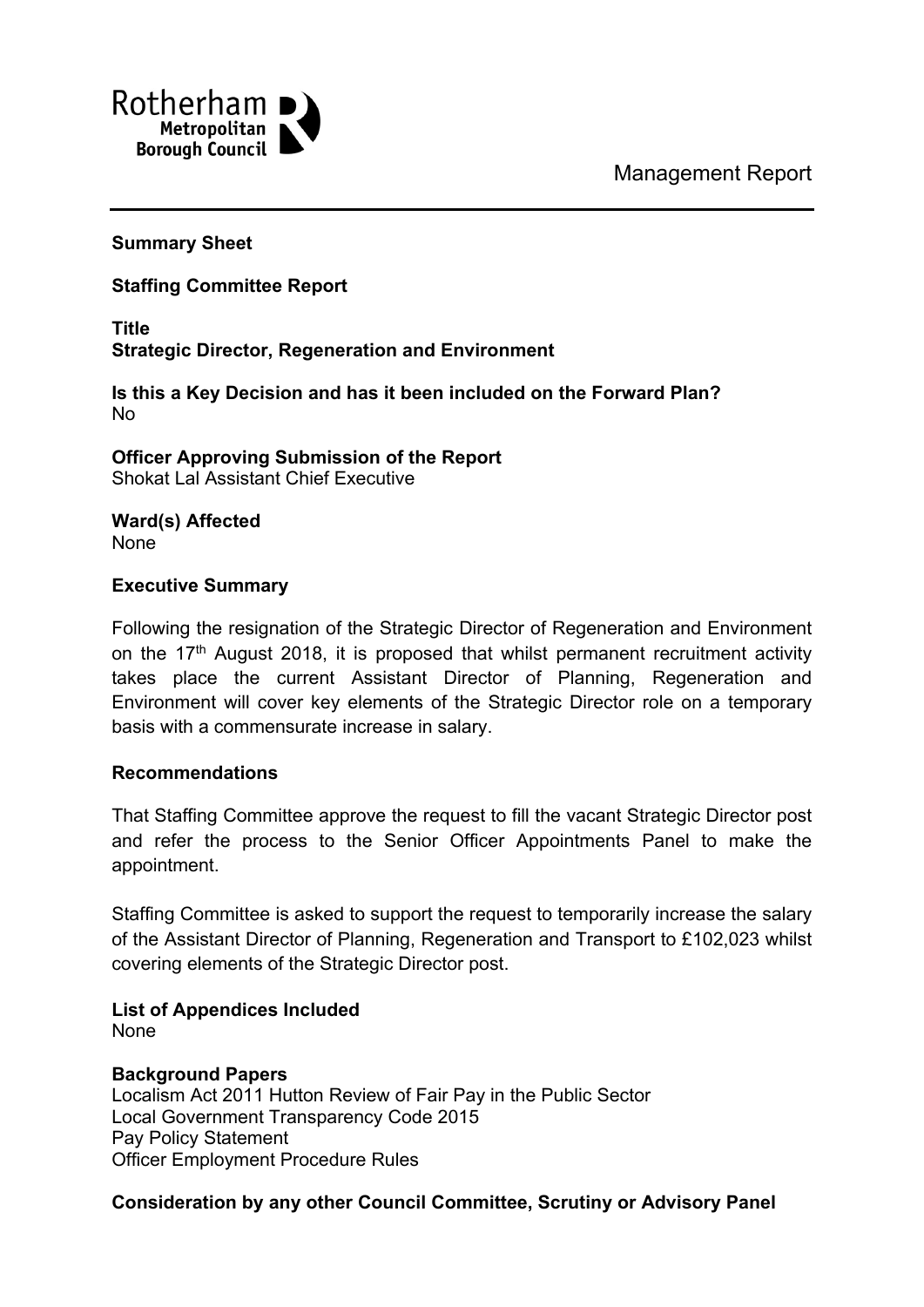None

**Council Approval Required** No

**Exempt from the Press and Public** No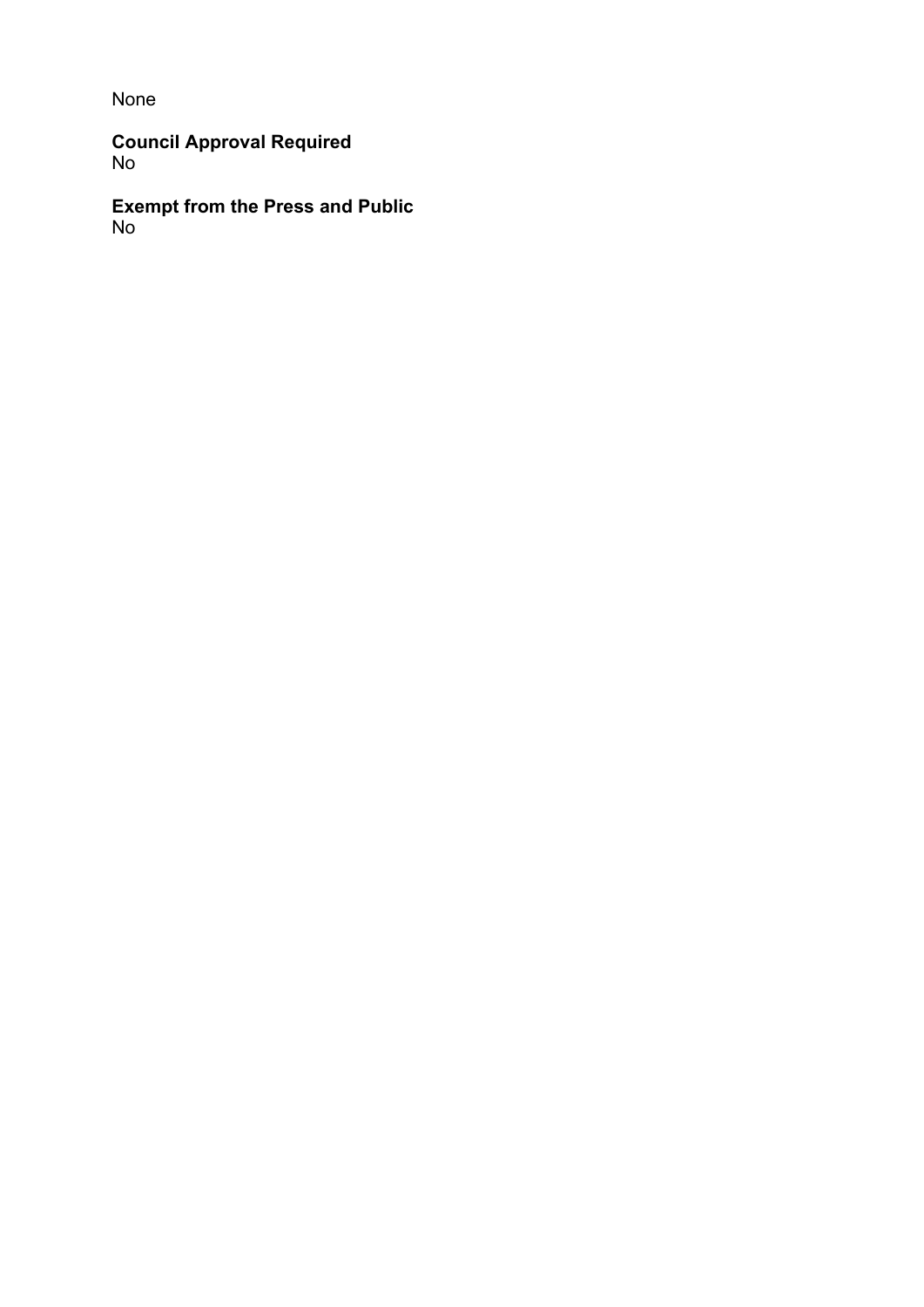## **Strategic Director Regeneration and Environment**

## **1. Recommendations**

- 1.1 That Staffing Committee approve the request to fill the vacant Strategic Director post and refer the process to the Senior Officer Appointments Panel to make the appointment.
- 1.2 Staffing Committee is asked to support the request to temporarily increase the salary of the Assistant Director of Planning, Regeneration and Transport to £102,023 whilst covering elements of the Strategic Director post.

## **2. Background**

- 2.1 Having been absent from late August, elements of the Strategic Director of Regeneration and Environment's portfolio had been covered on a temporary basis by various Senior Leadership Team members.
- 2.2 Following confirmation of the Strategic Director's resignation, more formal arrangements need to be made in order to provide short term cover for the remaining elements of the role and to provide interim leadership for colleagues across the directorate.

## **3. Key Issues**

- 3.1 Staffing Committee is asked to give their approval to recruit to the vacant Strategic Director post which is required to lead the delivery of the transformation agenda for the Directorate and associated budget savings.
- 3.2 As per the Officer Employment Procedure Rules and Code of Conduct, if approval is given by Staffing Committee to fill the vacant post, plans will immediately begin for attraction and selection, led by the Senior Officer Appointments Panel. It is intended to complete recruitment activity by the end of the calendar year and based on a three month notice period, it is expected that the successful candidate would take up post from March 2019. The salary saving associated with the temporary arrangements will be used to cover the costs for the executive search contract.
- 3.2 In order to support the continuing transformation agenda across the directorate, including significant further budget savings, it is essential that the directorate continues to have stable leadership throughout the transitional period until a permanent replacement is found. Having a current member of the Directorate Leadership Team who is fully aware of the significant challenges and has been involved in the work to date will provide the continuity required.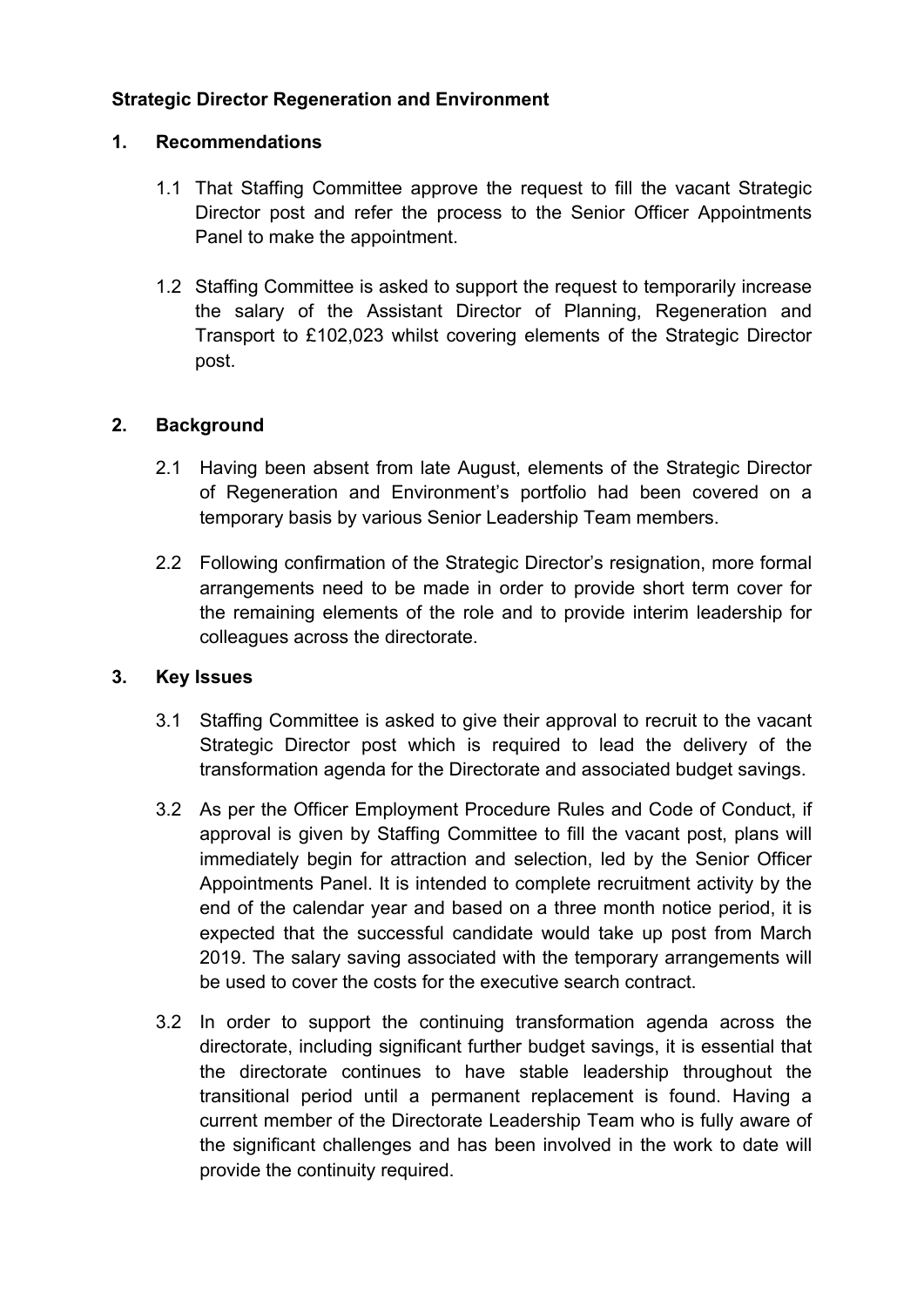- 3.2 The salary for a Strategic Director is currently £117,976. Current Assistant Director salaries are £86,070.
- 3.3 As a number of key elements of the role are being covered by SLT colleagues, the recommendation is to temporarily uplift the pay of the Assistant Director of Planning, Regeneration and Transport to the midpoint of the two salaries which is £102,023.
- 3.4 The arrangements will be regularly reviewed during the period of cover.

## **4. Options considered and recommended proposal**

4.1 Experienced, externally sourced temporary resource could be sought to cover the role whilst a permanent replacement is sought. That, however, would present risks in terms of business continuity and would be considerably more expensive. It would also be questionable in terms of value added for such a truncated period.

## **5. Consultation**

5.1 Consultation has taken place with the Chief Executive and Leader of the Council.

## **6. Timetable and Accountability for Implementing this Decision**

6.1 Salary packages in excess of £100,000 require Staffing Committee approval.

## **7. Financial and Procurement Implications**

- 7.1 The monthly saving, including on-costs, from the post of Strategic Director being vacant is £13,148. Assuming that the post is vacant for a period of 4 months, until the  $16<sup>th</sup>$  March 2019, will generate a saving of £52,952. The additional monthly cost of the proposal to temporarily uplift the pay of the Assistant Director is £1,921. This would result in a net saving based on a 4 month period of £44,908.
- 7.2 The net savings associated with this proposal will be used to fund the costs of recruitment to the Strategic Director post. Any savings after the recruitment has been completed will be used to mitigate budgetary pressures within the Directorate.

### **8. Legal Implications**

8.1 There are no direct legal implications arising from this report.

### **9. Human Resources Implications**

9.1 An appropriately rewarded workforce motivates employees and meets standards of fairness and equality required by employment legislation.